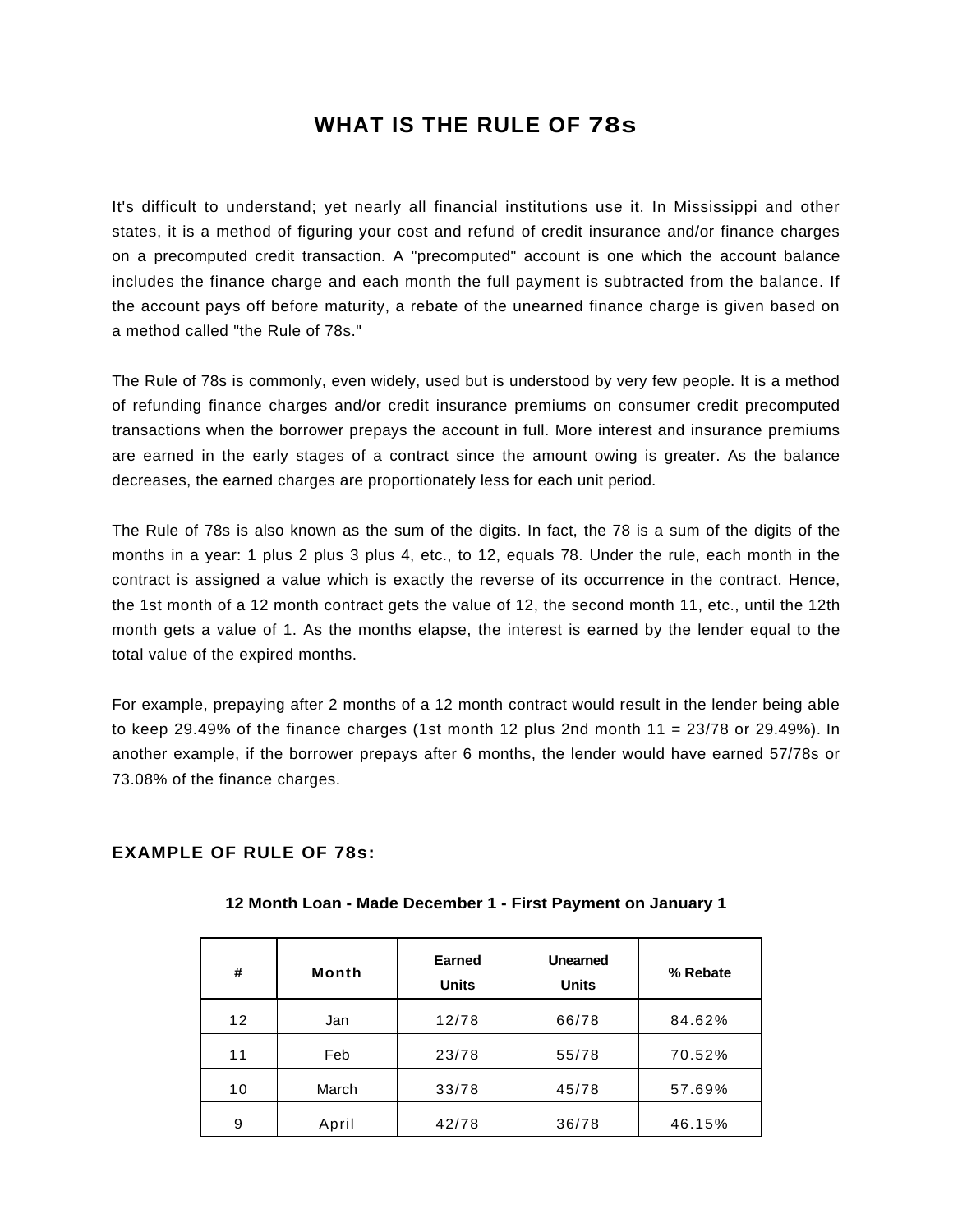| 8              | May       | 50/78 | 28/78 | 35.90% |
|----------------|-----------|-------|-------|--------|
| $\overline{7}$ | June      | 57/78 | 21/78 | 26.92% |
| 6              | July      | 63/78 | 15/78 | 19.23% |
| 5              | August    | 68/78 | 10/78 | 12.82% |
| $\overline{4}$ | September | 72/78 | 6/78  | 07.69% |
| 3              | October   | 75/78 | 3/78  | 03.85% |
| 2              | November  | 77/78 | 1/78  | 01.28% |
| 1              | December  | 78/78 | 0/78  | 00.00% |
| 78             |           |       |       |        |

# **FINANCE CHARGE REFUND**

#### **EXAMPLE:**

If the finance charge on a 12 month precomputed consumer credit transaction is \$100.00 and the account is paid-in-full in the 3rd month; the total of the 1st, 2nd, and 3rd monthly earned units is 33/78 and the total unearned units is 45/78 (78 - 33). 45/78 converted to a percent is 57.69%. The unearned finance charge refund would be 57.69% of the \$100.00 finance charge which would be \$57.69.

As you can see in this example, 42.31% of the finance charge was earned in the first three months of the 12 month contract.

In Mississippi, if loans made or handled by a licensee under the provisions of the Small Loan Privilege Tax Law are paid in full prior to maturity, after July 1, 1974, whether by cash, renewal or otherwise, the licensee shall refund to the borrower the finance charge exceeding one dollar (\$1.00) calculated on the rule of the sum of the digits, commonly known as the "Rule of 78ths." The refund shall be based and calculated on the number of days by which the loan is paid in advance, less twenty (20) days. Using the above example, if a loan was granted January 1, 2002, and paid off March 27, 2002, the finance charge computation is based on four (4) months unearned or 46.15% of \$100.00 or an unearned finance charge refund of \$46.15. However, using the same example, if the loan paid off March 26, 2002, the finance charge computation is based on three (3) months unearned or 57.69% of \$100.00 or an unearned finance charge refund of \$57.69. The difference in the two refunds is the affect of the 20 day rule.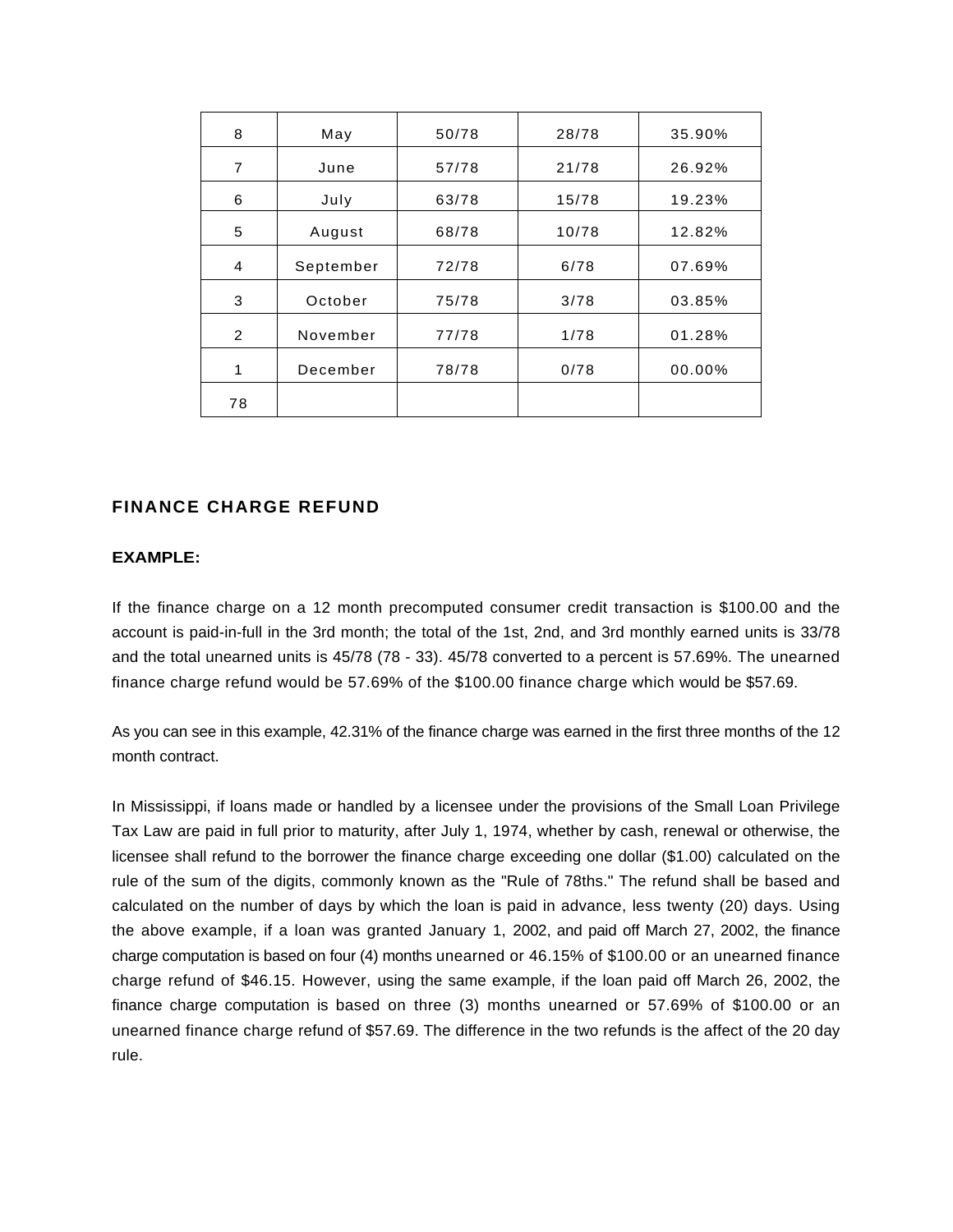## **CREDIT INSURANCE PREMIUM REFUNDS**

Mississippi Credit insurance premium refunds are computed in the same manner as finance charge refunds using the Rule of 78s except that the twenty (20) day rule does not apply and one day in the next month constitutes another full month. In the event of the payment of a loan in full one or more months prior to maturity date, whether by cash, new loan, renewal, or refinancing, the insurance policy(ies) or certificates shall be cancelled and the borrowers shall be entitled to a refund of the unearned portion (in excess of \$2.00) of the premium on any property insurance written through the Licensee, with such refund being calculated under the Rule of 78's,unless the policy or certificate calls for a greater refund amount. Calculations shall be based on the date of the loan to the date the loan is paid-off. In calculating a Rule of 78's refund, one (1) day shall constitute a full month earned.

In the example of a contract dated December 1 with a credit insurance premium of \$100.00 for a term of 12 months, the \$57.69 refund would apply to accounts paid-in-full from February 2 to March 1.

#### **EXAMPLE OF A RULE OF 78s**

The following formula is the simplest method of computing the refunds by the Rule of 78s.

**FORMULA:**  $(U * (U + 1)) \setminus (T * (T + 1)) =$  Rule of 78s refund decimal  $*$  F = Rebate

| $U =$ Unearned term periods | $\lambda = Divided by$ |  |
|-----------------------------|------------------------|--|
| $T = Term$ periods          | $*$ = Times            |  |
| $F =$ Finance Charge        |                        |  |

#### **Example:**

This example is for a **12 month** contract which prepaid at **3 months (9 months** unearned) with a finance charge of \$100.00.

| $U = 9$       |  |  |  |
|---------------|--|--|--|
| $T = 12$      |  |  |  |
| $F = $100.00$ |  |  |  |

 $(9*(9+1))$  1 (12 (12 + 1)) =  $(9*10)$  \  $(12*13)$  =  $90 \setminus 156$  = .5769 Rule of 78s refund decimal, 5769 \* \$100.00 = **\$57.69 Refund**